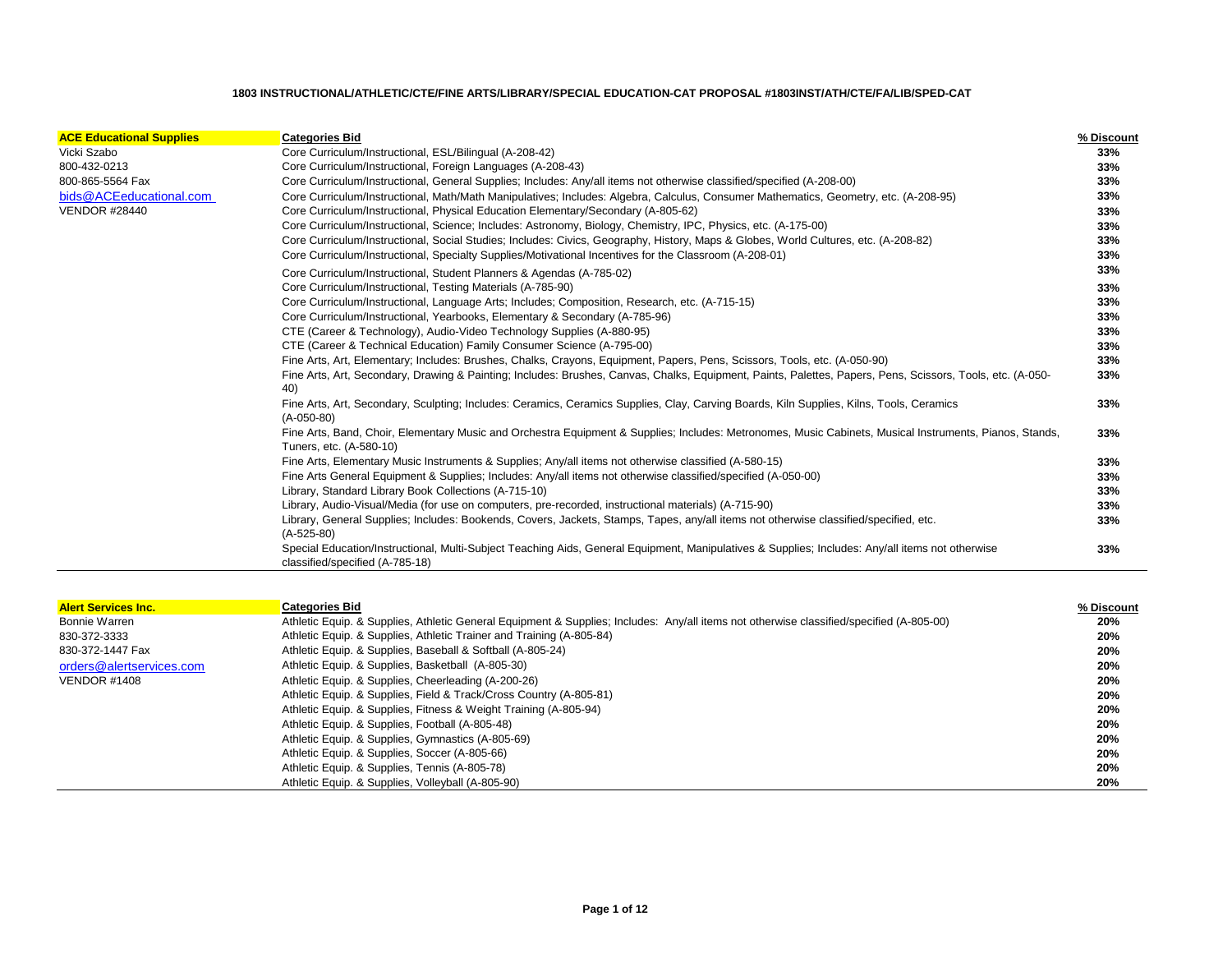| <b>Apogee Components, Inc.</b>    | <b>Categories Bid</b>                                                                                                                | % Discount |
|-----------------------------------|--------------------------------------------------------------------------------------------------------------------------------------|------------|
| Sara Rusgrove                     | Core Curriculum/Instructional, General Supplies; Includes: Any/all items not otherwise classified/specified (A-208-00)               | 0%         |
| 719-535-9335                      | Core Curriculum/Instructional, Math/Math Manipulatives; Includes: Algebra, Calculus, Consumer Mathematics, Geometry, etc. (A-208-95) | 0%         |
| 719-534-9050 Fax                  | Core Curriculum/Instructional, Science; Includes: Astronomy, Biology, Chemistry, IPC, Physics, etc. (A-175-00)                       | 0%         |
| customerservice@apogeerockets.com | Core Curriculum/Instructional, Specialty Supplies/Motivational Incentives for the Classroom (A-208-01)                               | 0%         |
| (Pending Forms)                   | CTE (Career & Technical Education), Engineering/Instructional, Includes: Project Lead the Way and STEM related items. (A-785-55)     | 0%         |
| NEW IN EFINANCE                   | Library, Instructional Textbooks (A-715-00)                                                                                          | 0%         |
|                                   | Library, Periodical Subscriptions; Includes: Journals, Magazines, Newsletters, Newspapers, Publications, etc. (A-956-00)             | 0%         |
|                                   | Library, Audio-Visual/Media (for use on computers, pre-recorded, instructional materials) (A-715-90)                                 | 0%         |
|                                   | Library, Electronic Books (E-Books) (A-713-35)                                                                                       | 0%         |

| <b>Aves Audio Visual Systems, INC</b> | <b>Categories Bid</b>                                                                                         | % Discount |
|---------------------------------------|---------------------------------------------------------------------------------------------------------------|------------|
|                                       |                                                                                                               |            |
| Russell Robbins                       | CTE (Career & Technology), Audio-Video Technology Supplies (A-880-95)                                         | $6 - 30%$  |
| 281-295-1300                          | Fine Arts General Equipment & Supplies; Includes: Any/all items not otherwise classified/specified (A-050-00) | $6 - 30%$  |
| 281-295-1310 Fax                      | Library, Audio-Visual/Media (for use on computers, pre-recorded, instructional materials) (A-715-90)          | 6-30%-     |
| sales@avesav.com                      |                                                                                                               |            |
| <b>VENDOR #7178</b>                   |                                                                                                               |            |

| <b>Barnes &amp; Noble Booksellers, Inc.</b> | <b>Categories Bid</b>                                                                                                                                                               | % Discount |
|---------------------------------------------|-------------------------------------------------------------------------------------------------------------------------------------------------------------------------------------|------------|
| <b>Tracy Vidakovich</b>                     | Core Curriculum/Instructional, ESL/Bilingual (A-208-42)                                                                                                                             | $0 - 25%$  |
| 212-352-3769                                | Core Curriculum/Instructional, Foreign Languages (A-208-43)                                                                                                                         | $0 - 25%$  |
| businessdevelopmentbids@bn.com              | Core Curriculum/Instructional, General Supplies; Includes: Any/all items not otherwise classified/specified (A-208-00)                                                              | $0 - 25%$  |
| VENDOR #10344, #28539                       | Core Curriculum/Instructional, Language Arts; Includes; Composition, Research, etc. (A-715-15)                                                                                      | $0 - 25%$  |
|                                             | Core Curriculum/Instructional, Science; Includes: Astronomy, Biology, Chemistry, IPC, Physics, etc. (A-175-00)                                                                      | $0 - 25%$  |
|                                             | Core Curriculum/Instructional, Social Studies; Includes: Civics, Geography, History, Maps & Globes, World Cultures, etc. (A-208-82)                                                 | $0 - 25%$  |
|                                             | Core Curriculum/Instructional, Testing Materials (A-785-90)                                                                                                                         | $0 - 25%$  |
|                                             | Special Education/Instructional, Multi-Subject Teaching Aids, General Equipment, Manipulatives & Supplies; Includes: Any/all items not otherwise<br>classified/specified (A-785-18) | $0 - 25%$  |
|                                             | Core Curriculum/Instructional, Math/Math Manipulatives; Includes: Algebra, Calculus, Consumer Mathematics, Geometry, etc. (A-208-95)                                                | $0 - 25%$  |
|                                             | Core Curriculum/Instructional, Yearbooks, Elementary & Secondary (A-785-96)                                                                                                         | $0 - 25%$  |
|                                             | Core Curriculum/Instructional, Physical Education Elementary/Secondary (A-805-62)                                                                                                   | $0 - 25%$  |
|                                             | Core Curriculum/Instructional, Specialty Supplies/Motivational Incentives for the Classroom (A-208-01)                                                                              | $0 - 25%$  |
|                                             | Library, Reference Books (A-715-12)                                                                                                                                                 | $0 - 25%$  |
|                                             | Library, Standard Library Book Collections (A-715-10)                                                                                                                               | $0 - 25%$  |
|                                             | Library, Instructional Textbooks (A-715-00)                                                                                                                                         | $0 - 25%$  |
|                                             | Library, Paper Back Books (A-715-14)                                                                                                                                                | $0 - 25%$  |
|                                             | Publishers Library Editions (A-715-10)                                                                                                                                              | $0 - 25%$  |
|                                             | Library, General Supplies; Includes: Bookends, Covers, Jackets, Stamps, Tapes, any/all items not otherwise classified/specified, etc.                                               | $0 - 25%$  |
|                                             | $(A-525-80)$                                                                                                                                                                        |            |
|                                             | Special Education/Instructional, Braille & Vision Teaching Supplies (A-785-17)                                                                                                      | $0 - 25%$  |
|                                             | Special Education/Instructional, Dyslexia/Instructional (A-785-77)                                                                                                                  | $0 - 25%$  |
|                                             | Special Education/Instructional, Multi-Subject Teaching Aids, General Equipment, Manipulatives & Supplies; Includes: Any/all items not otherwise<br>classified/specified (A-785-18) | $0 - 25%$  |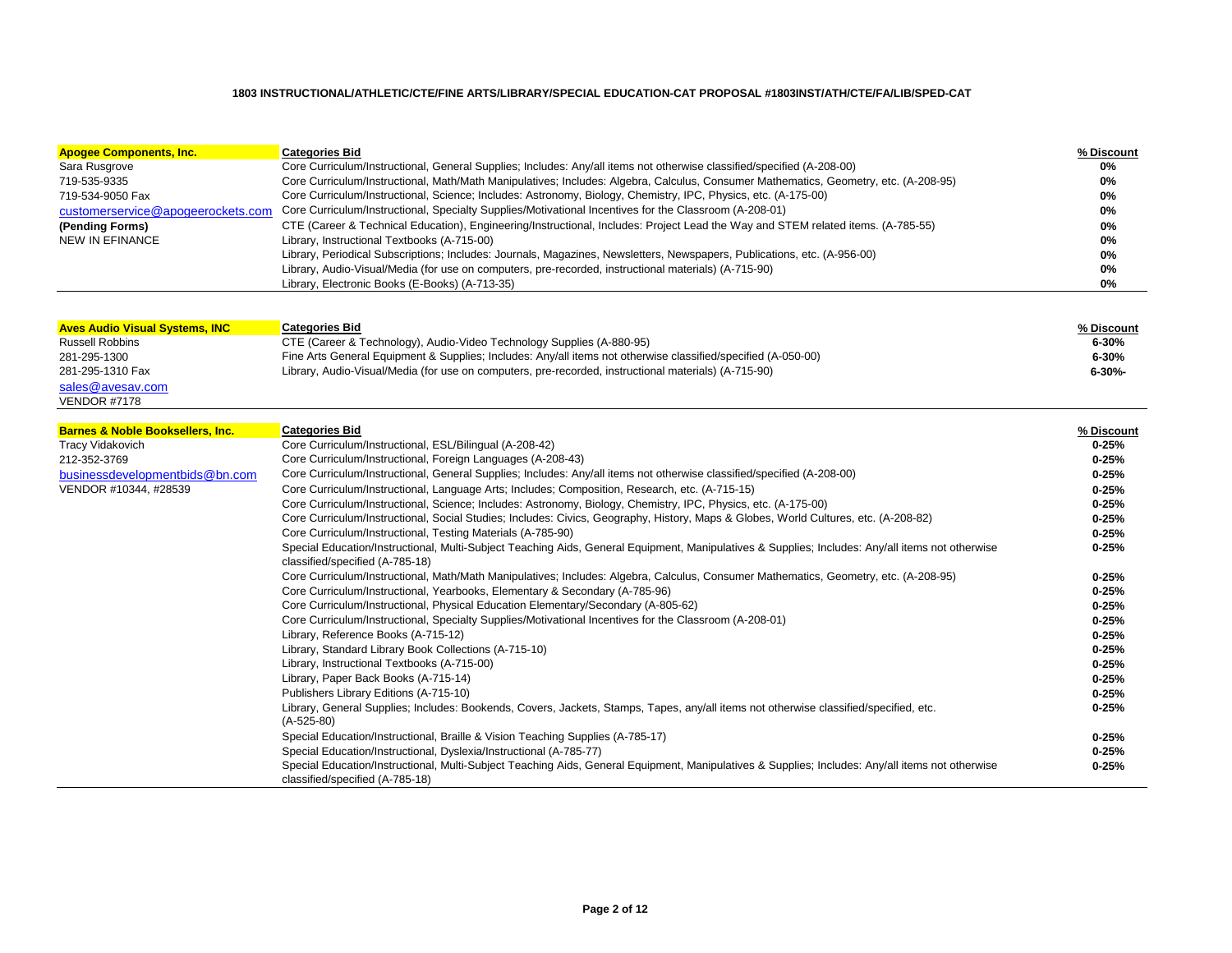| <b>Champions Machine Tool Sales, Inc.</b>                                                                                                   | <b>Categories Bid</b>                                                                                                                                                                                                                                                                                                                                                                                                                                                                                                                                                                                                                                                                                                                                                                                                                                                                                                                                                                                                                                                                                                                                                                                                                      | % Discount                                                                                                                |
|---------------------------------------------------------------------------------------------------------------------------------------------|--------------------------------------------------------------------------------------------------------------------------------------------------------------------------------------------------------------------------------------------------------------------------------------------------------------------------------------------------------------------------------------------------------------------------------------------------------------------------------------------------------------------------------------------------------------------------------------------------------------------------------------------------------------------------------------------------------------------------------------------------------------------------------------------------------------------------------------------------------------------------------------------------------------------------------------------------------------------------------------------------------------------------------------------------------------------------------------------------------------------------------------------------------------------------------------------------------------------------------------------|---------------------------------------------------------------------------------------------------------------------------|
| Dennis Engelbert<br>281-355-9220                                                                                                            | CTE (Career & Technology), Precision Manufacturing; Includes: CNC Machines, Lathes, Mills, etc. (A-785-92)<br>CTE (Career & Technology), Vocational/Technical General Equipment & Supplies; Includes: Any/all items not otherwise classified/specified<br>$(A-785-93)$                                                                                                                                                                                                                                                                                                                                                                                                                                                                                                                                                                                                                                                                                                                                                                                                                                                                                                                                                                     | 15%<br>5%                                                                                                                 |
| dengelbert@championsinc.com<br>(Pending Forms)<br><b>VENDOR #36381</b>                                                                      |                                                                                                                                                                                                                                                                                                                                                                                                                                                                                                                                                                                                                                                                                                                                                                                                                                                                                                                                                                                                                                                                                                                                                                                                                                            |                                                                                                                           |
| The Charles A Dana Center at the<br><b>Univerity of Texas at Austin</b>                                                                     | <b>Categories Bid</b>                                                                                                                                                                                                                                                                                                                                                                                                                                                                                                                                                                                                                                                                                                                                                                                                                                                                                                                                                                                                                                                                                                                                                                                                                      | % Discount                                                                                                                |
| <b>Richard Blount</b><br>512-471-6190<br>512-232-1855 Fax<br>rblount@austin.utexas.edu<br><b>VENDOR #17585</b>                              | Core Curriculum/Instructional, General Supplies; Includes: Any/all items not otherwise classified/specified (A-208-00)<br>Core Curriculum/Instructional, Math/Math Manipulatives; Includes: Algebra, Calculus, Consumer Mathematics, Geometry, etc. (A-208-95)<br>Core Curriculum/Instructional, Science; Includes: Astronomy, Biology, Chemistry, IPC, Physics, etc. (A-175-00)                                                                                                                                                                                                                                                                                                                                                                                                                                                                                                                                                                                                                                                                                                                                                                                                                                                           | $0\%$<br>$0\%$<br>0%                                                                                                      |
| <b>College Entrance Examination Board</b><br>trade name The College Board                                                                   | <b>Categories Bid</b>                                                                                                                                                                                                                                                                                                                                                                                                                                                                                                                                                                                                                                                                                                                                                                                                                                                                                                                                                                                                                                                                                                                                                                                                                      | % Discount                                                                                                                |
| Amanda Dawson<br>225-772-2532<br>512-721-1841 Fax<br>rcurtis@collegeboard.org<br>(Pending Forms)<br><b>VENDOR #16108</b>                    | Core Curriculum/Instructional, ESL/Bilingual (A-208-42)<br>Core Curriculum/Instructional, Foreign Languages (A-208-43)<br>Core Curriculum/Instructional, Language Arts; Includes; Composition, Research, etc. (A-715-15)<br>Core Curriculum/Instructional, Math/Math Manipulatives; Includes: Algebra, Calculus, Consumer Mathematics, Geometry, etc. (A-208-95)<br>Core Curriculum/Instructional, Science; Includes: Astronomy, Biology, Chemistry, IPC, Physics, etc. (A-175-00)<br>Core Curriculum/Instructional, Social Studies; Includes: Civics, Geography, History, Maps & Globes, World Cultures, etc. (A-208-82)<br>Core Curriculum/Instructional, Testing Materials (A-785-90)<br>Library, Instructional Textbooks (A-715-00)                                                                                                                                                                                                                                                                                                                                                                                                                                                                                                    | $0\%$<br>$0\%$<br>0%<br>0%<br>0%<br>0%<br>0%<br>$0\%$                                                                     |
| <b>Concourse Team Express LLC</b><br>Kevin Udell<br>210-348-7000<br>210-525-9339 Fax<br>kevin.udell@teamexpress.com<br><b>VENDOR #22994</b> | <b>Categories Bid</b><br>Athletic Apparel, Cheerleading (A-200-25)<br>Athletic Apparel, Coaches Cloth, Hats/Pants/Polos/Shorts/Windsuits, etc. (A-200-13)<br>Athletic Equip. & Supplies, Cheerleading (A-200-26)<br>Athletic Apparel, Footwear (A-200-15)<br>Athletic Apparel, Team Uniforms/All Sports, Jerseys/Hats/Pants/Polos/Windsuits, etc. (A-200-11)<br>Athletic Apparel, Workout Cloth, Pants/Shorts/T-Shirts, etc. (A-200-10)<br>Athletic Equip. & Supplies, Athletic General Equipment & Supplies; Includes: Any/all items not otherwise classified/specified (A-805-00)<br>Athletic Equip. & Supplies, Athletic Trainer and Training (A-805-84)<br>Athletic Equip. & Supplies, Baseball & Softball (A-805-24)<br>Athletic Equip. & Supplies, Basketball (A-805-30)<br>Athletic Equip. & Supplies, Field & Track/Cross Country (A-805-81)<br>Athletic Equip. & Supplies, Football (A-805-48)<br>Athletic Equip. & Supplies, Soccer (A-805-66)<br>Athletic Equip. & Supplies, Tennis (A-805-78)<br>Athletic Equip. & Supplies, Volleyball (A-805-90)<br>Athletic Equip. & Supplies, Equipment Reconditioning Supplies; Includes: Maintenance & repair parts for shoulder pads, helmets, weight equipment, etc. (A-<br>$931 - 11$ | % Discount<br>20%<br>20%<br>10%<br>20%<br>20%<br>20%<br>10%<br>10%<br>10%<br>10%<br>10%<br>10%<br>10%<br>10%<br>10%<br>5% |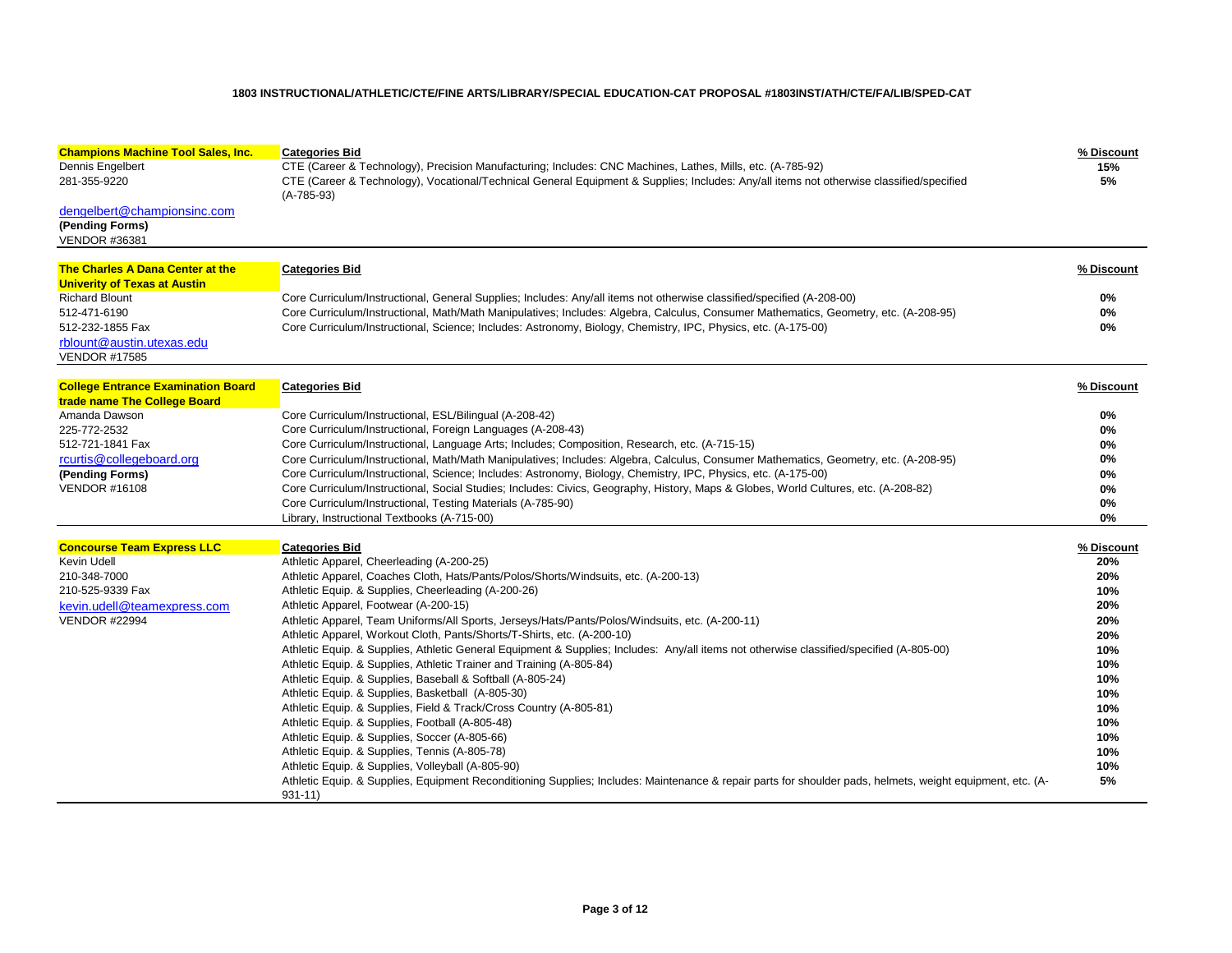| <b>Coyle Steel Drum Company</b>    | <b>Categories Bid</b>                                                                                                                                                                                    | % Discount |
|------------------------------------|----------------------------------------------------------------------------------------------------------------------------------------------------------------------------------------------------------|------------|
| Alan B. Coyle                      | Fine Arts, Band, Choir, Elementary Music and Orchestra Equipment & Supplies; Includes: Metronomes, Music Cabinets, Musical Instruments, Pianos, Stands,<br>Tuners, etc. (A-580-10)                       | 0%         |
| 850-525-5906                       | Musical Instrument Repair (A-931-58)                                                                                                                                                                     | 0%         |
| 850-475-3069 Fax                   | Fine Arts, Band, Choir, Elementary Music and Orchestra General Supplies; Includes: Instruments valued under \$150.00, Repair parts, any/all items not<br>otherwise classified/specified, etc. (A-580-40) | 0%         |
| info@covledrums.com                | Fine Arts General Equipment & Supplies; Includes: Any/all items not otherwise classified/specified (A-050-00)                                                                                            | 0%         |
| NEW IN EFINANCE                    |                                                                                                                                                                                                          |            |
| <b>Ellison Education Equipment</b> | <b>Categories Bid</b>                                                                                                                                                                                    | % Discount |
| Laureen Whelan                     | Core Curriculum/Instructional, General Supplies; Includes: Any/all items not otherwise classified/specified (A-208-00)                                                                                   | 25%        |
| 800-253-2238                       |                                                                                                                                                                                                          |            |
| 800-253-2240 Fax                   |                                                                                                                                                                                                          |            |
| bids@ellison.com                   |                                                                                                                                                                                                          |            |
| <b>VENDOR #24320</b>               |                                                                                                                                                                                                          |            |

| <b>Enabling Devices / Toys for Special</b> | <b>Categories Bid</b>                                                                                                                                                                                   |            |
|--------------------------------------------|---------------------------------------------------------------------------------------------------------------------------------------------------------------------------------------------------------|------------|
| <b>Children</b>                            |                                                                                                                                                                                                         | % Discount |
| Denise M Tarchine                          | Special Education/Instructional, Adapted P.E. and Physical Fitness (A-785-73)                                                                                                                           | 0%         |
| 914-747-3070                               | Special Education/Instructional, Assistive Technology; Includes: Special Education (CIS), Hardware, Peripherals, Software, etc. (A-204-00)                                                              | 0%         |
| 914-747-3480                               | Special Education/Instructional, Braille & Vision Teaching Supplies (A-785-17)                                                                                                                          | 0%         |
| sales@enablingdevices.com                  | Special Education/Instructional, Diagnostic, Diagnostician Testing Materials, LSSP, Psychological Protocols, Speech (A-785-91)                                                                          | 0%         |
| <b>VENDOR #8972</b>                        | Special Education/Instructional, Dyslexia/Instructional (A-785-77)                                                                                                                                      | 0%         |
|                                            | Special Education/Instructional, Multi-Subject Teaching Aids, General Equipment, Manipulatives & Supplies; Includes: Any/all items not otherwise<br>classified/specified (A-785-18)                     | 0%         |
|                                            | Special Education/Instructional, Music Therapy (A-580-70)                                                                                                                                               | 0%         |
|                                            | Special Education/Instructional, Nurse/Clinic Equipment & Supplies; Includes: Any medical equipment & supplies needed to meet the needs of mentally and/or<br>physically challenged students (A-785-75) | 0%         |
|                                            | Special Education/Instructional, Occupational/Technical Supplies & Equipment (A-785-76)                                                                                                                 | 0%         |
|                                            | Special Education/Instructional, Orientation & Mobility Equipment; Includes: Equipment designed to meet the needs of physically challenged students (A-785-<br>89)                                      | 0%         |
|                                            | Special Education/Instructional, Prosthetic Devices; Includes: Auditory Testing Equipment, Electronic Reading Devices, Hearing Aids, etc.<br>$(A-710-00)$                                               | 0%         |

| <b>EPS Instruction and Intervention</b> | Categories Bid                              | % Discount |
|-----------------------------------------|---------------------------------------------|------------|
| Amy Fuss                                | Library, Instructional Textbooks (A-715-00) | 0%         |
| 800-225-5750                            | Library, Paper Back Books (A-715-14)        | 0%         |
| 888-440-2665 Fax                        | Library, Reference Books (A-715-12)         | 0%         |
| bidwestnotices@schoolspecialty.com      |                                             |            |

| <b>VENDOR #24103</b> |  |
|----------------------|--|
|                      |  |

| <b>Fielder's Choice, Inc.</b> | <b>Categories Bid</b>                                                                                                                    | % Discount |
|-------------------------------|------------------------------------------------------------------------------------------------------------------------------------------|------------|
| Tom Worthen                   | Athletic Equip. & Supplies, Athletic General Equipment & Supplies; Includes: Any/all items not otherwise classified/specified (A-805-00) | 10%        |
| 281-484-6400                  | Athletic Equip. & Supplies, Baseball & Softball (A-805-24)                                                                               | 10%        |
| 281-484-6401 Fax              | Athletic Equip. & Supplies, Basketball (A-805-30)                                                                                        | 10%        |
| tworthen@sbcglobal.net        | Athletic Equip. & Supplies, Field & Track/Cross Country (A-805-81)                                                                       | 10%        |
| (Pending Forms)               | Athletic Equip. & Supplies, Football (A-805-48)                                                                                          | 10%        |
| <b>VENDOR #33065</b>          | Athletic Equip. & Supplies, Golf (A-805-54)                                                                                              | 10%        |
|                               | Athletic Equip. & Supplies, Soccer (A-805-66)                                                                                            | 10%        |
|                               | Athletic Equip. & Supplies, Tennis (A-805-78)                                                                                            | 10%        |
|                               | Athletic Equip. & Supplies, Volleyball (A-805-90)                                                                                        | 10%        |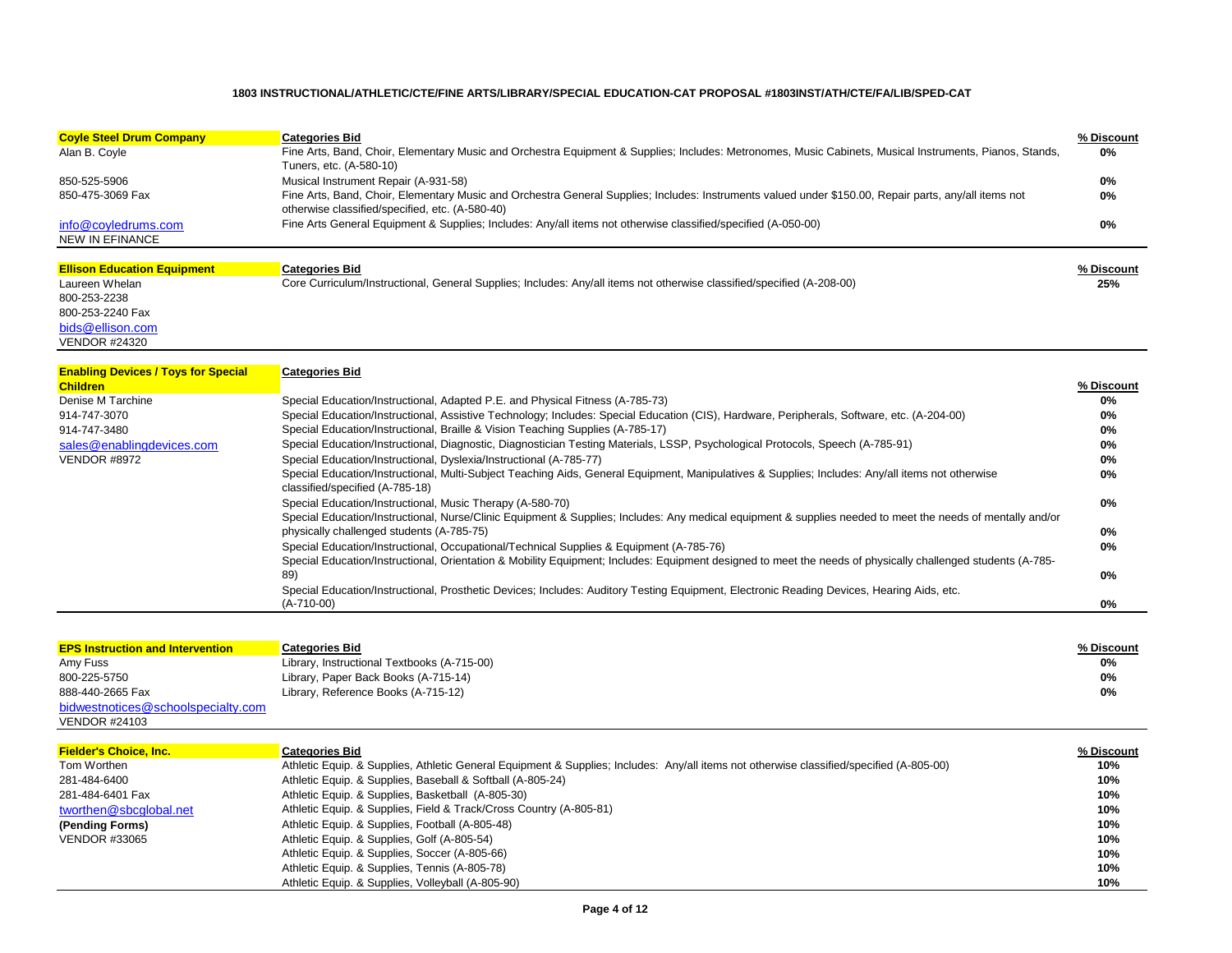| <b>Fitness Finders</b>                        | <b>Categories Bid</b>                                                                                                                | % Discount |
|-----------------------------------------------|--------------------------------------------------------------------------------------------------------------------------------------|------------|
| Ann Brown                                     | Core Curriculum/Instructional, Physical Education Elementary/Secondary (A-805-62)                                                    | 0%         |
| 800-789-9255                                  | Core Curriculum/Instructional, Specialty Supplies/Motivational Incentives for the Classroom (A-208-01)                               | 0%         |
| 866-928-8595 Fax                              | Athletic Apparel, Coaches Cloth, Hats/Pants/Polos/Shorts/Windsuits, etc. (A-200-13)                                                  | 0%         |
| bids@fitnessfinders.net                       | Athletic Equip. & Supplies, Athletic Decals/Awards, Medals/Motivational Materials/Plaques/Trophies, etc. (A-805-93)                  | 0%         |
| <b>VENDOR #14782</b>                          | CTE (Career & Technology), Agriculture (A-825-00)                                                                                    | 0%         |
|                                               | CTE (Career & Technology), Agriculture/Aquaculture; Includes: Filters, Fish, Food, Pumps, etc. (A-040-39)                            | 0%         |
|                                               | CTE (Career & Technology), Culinary Arts (A-045-00)                                                                                  | 0%         |
|                                               | CTE (Career & Technology), Floral Design (A-325-00)                                                                                  | 0%         |
|                                               | CTE (Career & Technology), Health Science (A-260-00)                                                                                 | 0%         |
|                                               | Library, Audio-Visual/Media (for use on computers, pre-recorded, instructional materials) (A-715-90)                                 | 0%         |
|                                               | Special Education/Instructional, Adapted P.E. and Physical Fitness (A-785-73)                                                        | 0%         |
|                                               |                                                                                                                                      |            |
| <b>Freestyle Photo Supplies</b>               | <b>Categories Bid</b>                                                                                                                | % Discount |
| Kristina Louchery<br>323-660-3460             | CTE (Career & Technology), Audio-Video Technology Supplies (A-880-95)                                                                | 0%<br>0%   |
| 323-284-0050 Fax                              | Fine Arts General Equipment & Supplies; Includes: Any/all items not otherwise classified/specified (A-050-00)                        |            |
|                                               |                                                                                                                                      |            |
| edu.order@freestylephoto.biz                  |                                                                                                                                      |            |
| (Pending Forms)<br><b>VENDOR #14865</b>       |                                                                                                                                      |            |
|                                               |                                                                                                                                      |            |
| <b>Frey Scientific</b>                        | <b>Categories Bid</b>                                                                                                                | % Discount |
| Amy Fuss                                      | Core Curriculum/Instructional, Science; Includes: Astronomy, Biology, Chemistry, IPC, Physics, etc. (A-175-00)                       | 31%        |
| 800-225-3739                                  |                                                                                                                                      |            |
| 877-256-3739 Fax                              |                                                                                                                                      |            |
| bidwestnotices@schoolspeciality.com           |                                                                                                                                      |            |
| <b>VENDOR #27851</b>                          |                                                                                                                                      |            |
| <b>Houghton Mifflin Harcourt Publishing</b>   |                                                                                                                                      | % Discount |
| <b>Company</b>                                | <b>Categories Bid</b>                                                                                                                |            |
| Nicole Genova                                 | Core Curriculum/Instructional, Foreign Languages (A-208-43)                                                                          | 0%         |
| 512-721-7212                                  | Core Curriculum/Instructional, Language Arts; Includes; Composition, Research, etc. (A-715-15)                                       | 0%         |
| hmh.bids@hmhco.com                            | Core Curriculum/Instructional, Math/Math Manipulatives; Includes: Algebra, Calculus, Consumer Mathematics, Geometry, etc. (A-208-95) | 0%         |
| <b>VENDOR #28558</b>                          | Core Curriculum/Instructional, Science; Includes: Astronomy, Biology, Chemistry, IPC, Physics, etc. (A-175-00)                       | 0%         |
|                                               | Core Curriculum/Instructional, Social Studies; Includes: Civics, Geography, History, Maps & Globes, World Cultures, etc. (A-208-82)  | 0%         |
|                                               | Core Curriculum/Instructional, Testing Materials (A-785-90)                                                                          | 0%         |
|                                               |                                                                                                                                      |            |
| <b>Imagination Station, Inc. dba Istation</b> | <b>Categories Bid</b>                                                                                                                | % Discount |
| Sandra K. Thomas                              | Core Curriculum/Instructional, ESL/Bilingual (A-208-42)                                                                              | 0%         |
| 214-572-4639                                  | Core Curriculum/Instructional, Language Arts; Includes; Composition, Research, etc. (A-715-15)                                       | 0%         |
| 214-291-5534 Fax                              | Core Curriculum/Instructional, Math/Math Manipulatives; Includes: Algebra, Calculus, Consumer Mathematics, Geometry, etc. (A-208-95) | 0%         |
| proposals@istation.com                        | Core Curriculum/Instructional, Testing Materials (A-785-90)                                                                          | 0%         |
| <b>VENDOR #36466</b>                          | Special Education/Instructional, Dyslexia/Instructional (A-785-77)                                                                   | 0%         |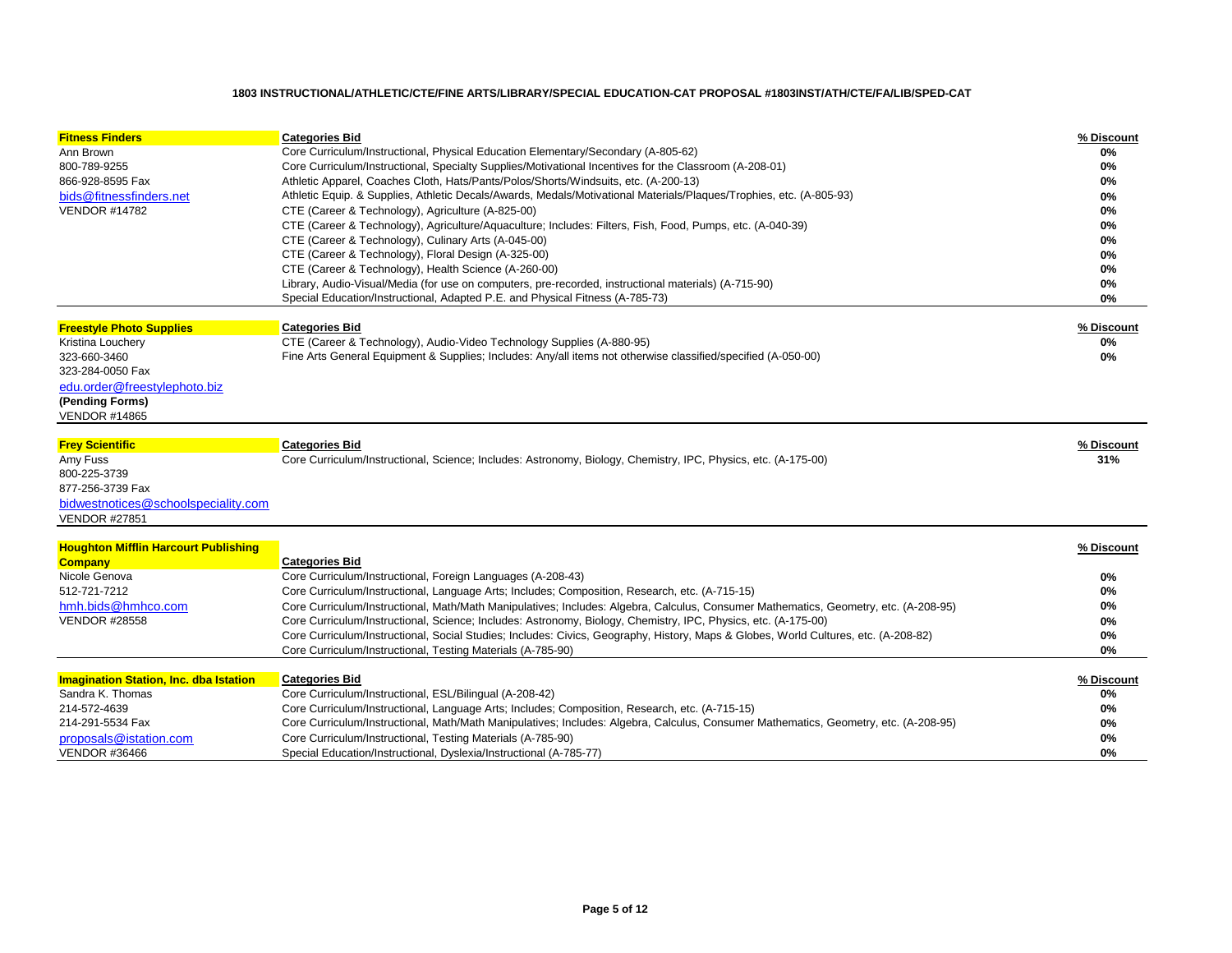| <b>IXL Learning, Inc.</b><br>Paul Mishkin<br>650-372-4300<br>650-372-4301<br>proposals@ixl.com<br><b>VENDOR #21180</b>                                         | <b>Categories Bid</b><br>Core Curriculum/Instructional, Language Arts; Includes; Composition, Research, etc. (A-715-15)<br>Core Curriculum/Instructional, Math/Math Manipulatives; Includes: Algebra, Calculus, Consumer Mathematics, Geometry, etc. (A-208-95)<br>Core Curriculum/Instructional, Science; Includes: Astronomy, Biology, Chemistry, IPC, Physics, etc. (A-175-00)<br>Core Curriculum/Instructional, Social Studies; Includes: Civics, Geography, History, Maps & Globes, World Cultures, etc. (A-208-82)                                                                                                                                                                                                                                                                                                                                                                                                                                                                                                                 | % Discount<br>0%<br>0%<br>0%<br>0%                         |
|----------------------------------------------------------------------------------------------------------------------------------------------------------------|------------------------------------------------------------------------------------------------------------------------------------------------------------------------------------------------------------------------------------------------------------------------------------------------------------------------------------------------------------------------------------------------------------------------------------------------------------------------------------------------------------------------------------------------------------------------------------------------------------------------------------------------------------------------------------------------------------------------------------------------------------------------------------------------------------------------------------------------------------------------------------------------------------------------------------------------------------------------------------------------------------------------------------------|------------------------------------------------------------|
| <b>Kilgores Clear Lake Lumber</b><br><b>Chase Sadler</b><br>281-332-9351<br>281-332-1050<br>sadler@kilgoreslumber.co<br>(Pending Forms)<br><b>VENDOR #5112</b> | <b>Categories Bid</b><br>Core Curriculum/Instructional, General Supplies; Includes: Any/all items not otherwise classified/specified (A-208-00)                                                                                                                                                                                                                                                                                                                                                                                                                                                                                                                                                                                                                                                                                                                                                                                                                                                                                          | % Discount<br>0%                                           |
| <b>Marco Products, Inc.</b><br>Kathy Crocco<br>215-956-0313<br>215-956-9041 Fax<br>sales@marcoproducts.com<br><b>VENDOR #37139</b>                             | <b>Categories Bid</b><br>Core Curriculum/Instructional, General Supplies; Includes: Any/all items not otherwise classified/specified (A-208-00)<br>LIBRARY, Paper Back Books (A-715-14)<br>Library, Audio-Visual/Media (for use on computers, pre-recorded, instructional materials) (A-715-90)                                                                                                                                                                                                                                                                                                                                                                                                                                                                                                                                                                                                                                                                                                                                          | % Discount<br>0%<br>0%<br>0%                               |
| <b>Marianna Industries</b><br>Samantha Hopwood<br>800-228-9060<br>800-762-4329<br>shopwood@mariannabeauty.com<br>(Pending Forms)<br><b>VENDOR #33104</b>       | <b>Categories Bid</b><br>CTE (Career & Technology), Cosmetology (A-095-00)                                                                                                                                                                                                                                                                                                                                                                                                                                                                                                                                                                                                                                                                                                                                                                                                                                                                                                                                                               | % Discount<br>0%                                           |
| <b>Mountain Math / Language LLC</b><br>Annell Blodgett<br>801-475-1963<br>801-475-1995 Fax<br>mtmath@mtmath.com<br><b>VENDOR #12128</b>                        | <b>Categories Bid</b><br>Core Curriculum/Instructional, Language Arts; Includes; Composition, Research, etc. (A-715-15)<br>Core Curriculum/Instructional, Math/Math Manipulatives; Includes: Algebra, Calculus, Consumer Mathematics, Geometry, etc. (A-208-95)<br>Core Curriculum/Instructional, Science; Includes: Astronomy, Biology, Chemistry, IPC, Physics, etc. (A-175-00)<br>Core Curriculum/Instructional, Social Studies; Includes: Civics, Geography, History, Maps & Globes, World Cultures, etc. (A-208-82)<br>Core Curriculum/Instructional, Testing Materials (A-785-90)                                                                                                                                                                                                                                                                                                                                                                                                                                                  | % Discount<br>0%<br>0%<br>0%<br>0%<br>0%                   |
| <b>Music is Elementary</b><br>Michael W Knerli<br>800-888-7502<br>440-461-3631 Fax<br>mike@musiciselementary.com<br><b>NEW IN EFINANCE</b>                     | <b>Categories Bid</b><br>Core Curriculum/Instructional, General Supplies; Includes: Any/all items not otherwise classified/specified (A-208-00)<br>Core Curriculum/Instructional, Specialty Supplies/Motivational Incentives for the Classroom (A-208-01)<br>Fine Arts, Band, Choir, Elementary Music and Orchestra Equipment & Supplies; Includes: Metronomes, Music Cabinets, Musical Instruments, Pianos, Stands,<br>Tuners, etc. (A-580-10)<br>Fine Arts, Band, Choir, Elementary Music, Orchestra, Sheet Music/Folios (A-580-35)<br>Fine Arts, Band, Choir, Elementary Music and Orchestra General Supplies; Includes: Instruments valued under \$150.00, Repair parts, any/all items not<br>otherwise classified/specified, etc. (A-580-40)<br>Fine Arts, Elementary Music Instruments & Supplies; Any/all items not otherwise classified (A-580-15)<br>Fine Arts General Equipment & Supplies; Includes: Any/all items not otherwise classified/specified (A-050-00)<br>Special Education/Instructional, Music Therapy (A-580-70) | % Discount<br>5%<br>5%<br>5%<br>5%<br>5%<br>5%<br>5%<br>5% |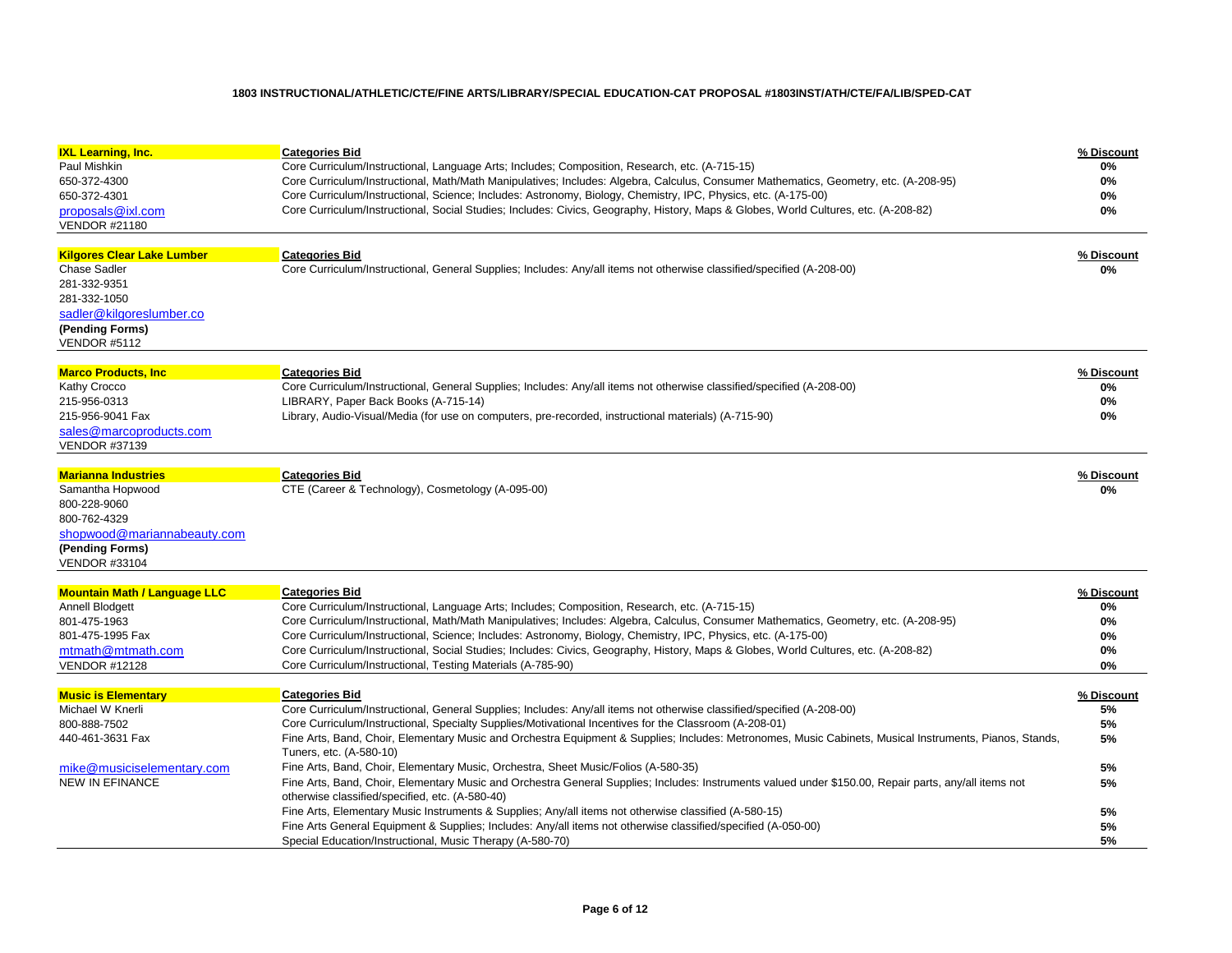| <b>National Educational Systems</b><br>Sylvia Cantu<br>210-558-6888<br>210-699-4674 Fax<br>customerservice@shopnes.com<br><b>VENDOR #37629</b> | <b>Categories Bid</b><br>Core Curriculum/Instructional, ESL/Bilingual (A-208-42)<br>Core Curriculum/Instructional, Foreign Languages (A-208-43)<br>Core Curriculum/Instructional, General Supplies; Includes: Any/all items not otherwise classified/specified (A-208-00)<br>Fine Arts, Art, Elementary; Includes: Brushes, Chalks, Crayons, Equipment, Papers, Pens, Scissors, Tools, etc. (A-050-90)<br>Library, Standard Library Book Collections (A-715-10)<br>Library, Instructional Textbooks (A-715-00)<br>Library, Pre-Bounds (A-715-13)<br>Library, Paper Back Books (A-715-14)<br>Library, Reference Books (A-715-12)<br>Library, Audio-Visual/Media (for use on computers, pre-recorded, instructional materials) (A-715-90)<br>Library, General Supplies; Includes: Bookends, Covers, Jackets, Stamps, Tapes, any/all items not otherwise classified/specified, etc.<br>$(A-525-80)$ | % Discount<br>5%<br>5%<br>5%<br>5%<br>5%<br>5%<br>5%<br>5%<br>5%<br>5%<br>5% |
|------------------------------------------------------------------------------------------------------------------------------------------------|--------------------------------------------------------------------------------------------------------------------------------------------------------------------------------------------------------------------------------------------------------------------------------------------------------------------------------------------------------------------------------------------------------------------------------------------------------------------------------------------------------------------------------------------------------------------------------------------------------------------------------------------------------------------------------------------------------------------------------------------------------------------------------------------------------------------------------------------------------------------------------------------------|------------------------------------------------------------------------------|
|                                                                                                                                                |                                                                                                                                                                                                                                                                                                                                                                                                                                                                                                                                                                                                                                                                                                                                                                                                                                                                                                  |                                                                              |
| <b>Palos Sports Inc.</b>                                                                                                                       | <b>Categories Bid</b>                                                                                                                                                                                                                                                                                                                                                                                                                                                                                                                                                                                                                                                                                                                                                                                                                                                                            | % Discount                                                                   |
| Amy Gallagher                                                                                                                                  | Core Curriculum/Instructional, Physical Education Elementary/Secondary (A-805-62)                                                                                                                                                                                                                                                                                                                                                                                                                                                                                                                                                                                                                                                                                                                                                                                                                | $0 - 10%$                                                                    |
| 800-233-5484                                                                                                                                   | Athletic Equip. & Supplies, Athletic General Equipment & Supplies; Includes: Any/all items not otherwise classified/specified (A-805-00)                                                                                                                                                                                                                                                                                                                                                                                                                                                                                                                                                                                                                                                                                                                                                         | $0 - 10%$                                                                    |
| 877-800-5973 Fax                                                                                                                               | Athletic Equip. & Supplies, Athletic Decals/Awards, Medals/Motivational Materials/Plaques/Trophies, etc. (A-805-93)                                                                                                                                                                                                                                                                                                                                                                                                                                                                                                                                                                                                                                                                                                                                                                              | 0%                                                                           |
| Agallagher@palossports.com                                                                                                                     | Athletic Equip. & Supplies, Athletic Trainer and Training (A-805-84)                                                                                                                                                                                                                                                                                                                                                                                                                                                                                                                                                                                                                                                                                                                                                                                                                             | $0 - 10%$                                                                    |
| <b>VENDOR #31427</b>                                                                                                                           | Athletic Equip. & Supplies, Baseball & Softball (A-805-24)                                                                                                                                                                                                                                                                                                                                                                                                                                                                                                                                                                                                                                                                                                                                                                                                                                       | $0 - 10%$                                                                    |
|                                                                                                                                                | Athletic Equip. & Supplies, Basketball (A-805-30)                                                                                                                                                                                                                                                                                                                                                                                                                                                                                                                                                                                                                                                                                                                                                                                                                                                | $0 - 10%$                                                                    |
|                                                                                                                                                | Athletic Equip. & Supplies, Field & Track/Cross Country (A-805-81)                                                                                                                                                                                                                                                                                                                                                                                                                                                                                                                                                                                                                                                                                                                                                                                                                               | $0 - 10%$                                                                    |
|                                                                                                                                                | Athletic Equip. & Supplies, Fitness & Weight Training (A-805-94)                                                                                                                                                                                                                                                                                                                                                                                                                                                                                                                                                                                                                                                                                                                                                                                                                                 | $0 - 10%$                                                                    |
|                                                                                                                                                | Athletic Equip. & Supplies, Football (A-805-48)                                                                                                                                                                                                                                                                                                                                                                                                                                                                                                                                                                                                                                                                                                                                                                                                                                                  | $0 - 10%$                                                                    |
|                                                                                                                                                | Athletic Equip. & Supplies, Gymnastics (A-805-69)                                                                                                                                                                                                                                                                                                                                                                                                                                                                                                                                                                                                                                                                                                                                                                                                                                                | $0 - 10%$                                                                    |
|                                                                                                                                                | Athletic Equip. & Supplies, Soccer (A-805-66)                                                                                                                                                                                                                                                                                                                                                                                                                                                                                                                                                                                                                                                                                                                                                                                                                                                    | $0 - 10%$                                                                    |
|                                                                                                                                                | Athletic Equip. & Supplies, Tennis (A-805-78)                                                                                                                                                                                                                                                                                                                                                                                                                                                                                                                                                                                                                                                                                                                                                                                                                                                    | $0 - 10%$                                                                    |
|                                                                                                                                                | Athletic Equip. & Supplies, Volleyball (A-805-90)                                                                                                                                                                                                                                                                                                                                                                                                                                                                                                                                                                                                                                                                                                                                                                                                                                                | $0 - 10%$                                                                    |
|                                                                                                                                                | Athletic Equip. & Supplies, Golf (A-805-54)                                                                                                                                                                                                                                                                                                                                                                                                                                                                                                                                                                                                                                                                                                                                                                                                                                                      | $0 - 10%$                                                                    |
|                                                                                                                                                | Athletic Equip. & Supplies, Swimming/Water Polo (A-805-75)                                                                                                                                                                                                                                                                                                                                                                                                                                                                                                                                                                                                                                                                                                                                                                                                                                       | $0 - 10%$                                                                    |
|                                                                                                                                                | Special Education/Instructional, Adapted P.E. and Physical Fitness (A-785-73)                                                                                                                                                                                                                                                                                                                                                                                                                                                                                                                                                                                                                                                                                                                                                                                                                    | $0 - 10%$                                                                    |
| Pedigree Supplies Inc, dba Cherrybrook Categories Bid                                                                                          |                                                                                                                                                                                                                                                                                                                                                                                                                                                                                                                                                                                                                                                                                                                                                                                                                                                                                                  | % Discount                                                                   |
| Gretchen Vanderford<br>908-329-2490                                                                                                            | CTE (Career & Technology), Veterinary Technician; Includes: Grooming, Implements, Ointments & Vaccines, etc. (A-020-00)                                                                                                                                                                                                                                                                                                                                                                                                                                                                                                                                                                                                                                                                                                                                                                          | min 10%                                                                      |
| 8vanderford@cherrybrook.com                                                                                                                    |                                                                                                                                                                                                                                                                                                                                                                                                                                                                                                                                                                                                                                                                                                                                                                                                                                                                                                  |                                                                              |
| (Pending Forms)<br><b>VENDOR #40443</b>                                                                                                        |                                                                                                                                                                                                                                                                                                                                                                                                                                                                                                                                                                                                                                                                                                                                                                                                                                                                                                  |                                                                              |
| J.W. Pepper & Son, Inc.                                                                                                                        | <b>Categories Bid</b>                                                                                                                                                                                                                                                                                                                                                                                                                                                                                                                                                                                                                                                                                                                                                                                                                                                                            | % Discount                                                                   |
| Luana Marler                                                                                                                                   | Core Curriculum/Instructional, General Supplies; Includes: Any/all items not otherwise classified/specified (A-208-00)                                                                                                                                                                                                                                                                                                                                                                                                                                                                                                                                                                                                                                                                                                                                                                           | 0%                                                                           |
| 817-589-5980                                                                                                                                   | Fine Arts, Band, Choir, Elementary Music and Orchestra Equipment & Supplies; Includes: Metronomes, Music Cabinets, Musical Instruments, Pianos, Stands,<br>Tuners, etc. (A-580-10)                                                                                                                                                                                                                                                                                                                                                                                                                                                                                                                                                                                                                                                                                                               | 0%                                                                           |
| 817-595-1826 Fax                                                                                                                               | Fine Arts, Band, Choir, Elementary Music, Orchestra, Sheet Music/Folios (A-580-35)                                                                                                                                                                                                                                                                                                                                                                                                                                                                                                                                                                                                                                                                                                                                                                                                               | 0%                                                                           |
| dallas@jwpepper.com                                                                                                                            | Fine Arts, Band, Choir, Elementary Music and Orchestra General Supplies; Includes: Instruments valued under \$150.00, Repair parts, any/all items not<br>otherwise classified/specified, etc. (A-580-40)                                                                                                                                                                                                                                                                                                                                                                                                                                                                                                                                                                                                                                                                                         | 0%                                                                           |
| <b>VENDOR #52611</b>                                                                                                                           | Fine Arts, Elementary Music Instruments & Supplies; Any/all items not otherwise classified (A-580-15)                                                                                                                                                                                                                                                                                                                                                                                                                                                                                                                                                                                                                                                                                                                                                                                            | 0%                                                                           |
|                                                                                                                                                | Fine Arts General Equipment & Supplies; Includes: Any/all items not otherwise classified/specified (A-050-00)                                                                                                                                                                                                                                                                                                                                                                                                                                                                                                                                                                                                                                                                                                                                                                                    | 0%                                                                           |
|                                                                                                                                                | Library, Audio-Visual/Media (for use on computers, pre-recorded, instructional materials) (A-715-90)                                                                                                                                                                                                                                                                                                                                                                                                                                                                                                                                                                                                                                                                                                                                                                                             | 0%                                                                           |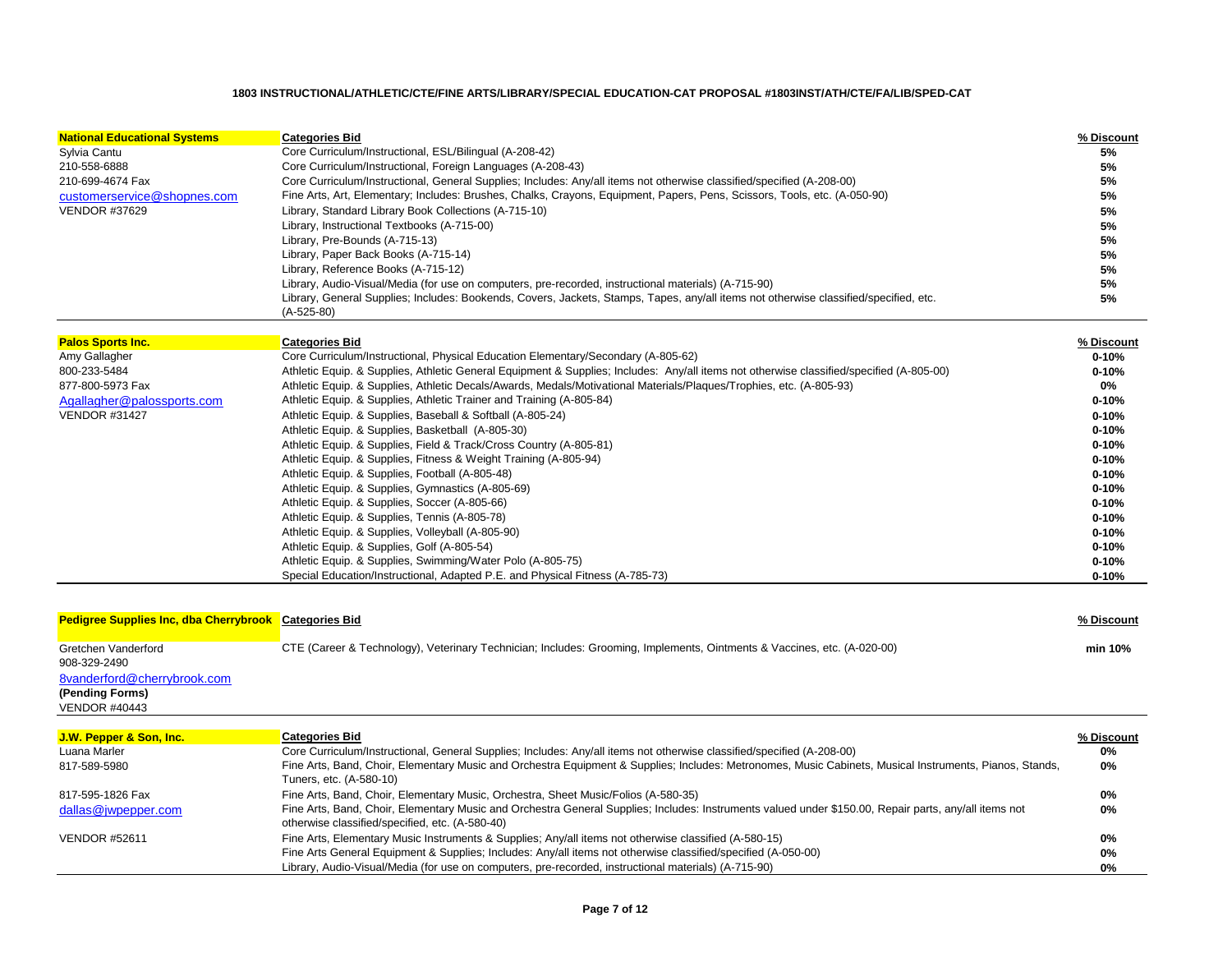| <b>Premier Agendas, LLC</b>                                         | <b>Categories Bid</b>                                                                                                                                                                                               | % Discount |
|---------------------------------------------------------------------|---------------------------------------------------------------------------------------------------------------------------------------------------------------------------------------------------------------------|------------|
| Amy Fuss<br>800-447-2034                                            | Core Curriculum/Instructional, Student Planners & Agendas (A-785-02)                                                                                                                                                | 10%        |
| 800-886-8776 Fax                                                    |                                                                                                                                                                                                                     |            |
| bidwestnotices@schoolspecialty.com                                  |                                                                                                                                                                                                                     |            |
| <b>VENDOR #8234</b>                                                 |                                                                                                                                                                                                                     |            |
|                                                                     |                                                                                                                                                                                                                     |            |
| <b>Professional's Choice Direct Marketing</b><br><b>DBA PetEdge</b> | <b>Categories Bid</b>                                                                                                                                                                                               | % Discount |
| Ashley Hatch                                                        | CTE (Career & Technology), Veterinary Technician; Includes: Grooming, Implements, Ointments & Vaccines, etc. (A-020-00)                                                                                             | 0%         |
| 978-998-8100                                                        |                                                                                                                                                                                                                     |            |
| 800-329-6372                                                        |                                                                                                                                                                                                                     |            |
| commandcenter@petedge.com                                           |                                                                                                                                                                                                                     |            |
| (Pending Forms)                                                     |                                                                                                                                                                                                                     |            |
| <b>VENDOR #40854</b>                                                |                                                                                                                                                                                                                     |            |
| Ms. Valerie's Corporation DBA Razzle<br><b>Dazzle Dancewear</b>     | <b>Categories Bid</b>                                                                                                                                                                                               | % Discount |
| Judy L. Tucker                                                      | Athletic Apparel, Cheerleading (A-200-25)                                                                                                                                                                           | <b>TBA</b> |
| 713-436-0991                                                        | Fine Arts, Dance/Drill Team Apparel/Uniforms; Includes: Dance Equipment & Supplies, All accessories and make-up used by dancers and drill teams,<br>Costumes, Practice Uniforms/Uniforms, Warm-ups, etc. (A-855-60) | <b>TBA</b> |
| 713-436-0973 Fax                                                    |                                                                                                                                                                                                                     |            |
| razzledazzle2629@gmail.com                                          |                                                                                                                                                                                                                     |            |
| (Pending Forms)                                                     |                                                                                                                                                                                                                     |            |
| <b>VENDOR #37668</b>                                                |                                                                                                                                                                                                                     |            |
|                                                                     |                                                                                                                                                                                                                     |            |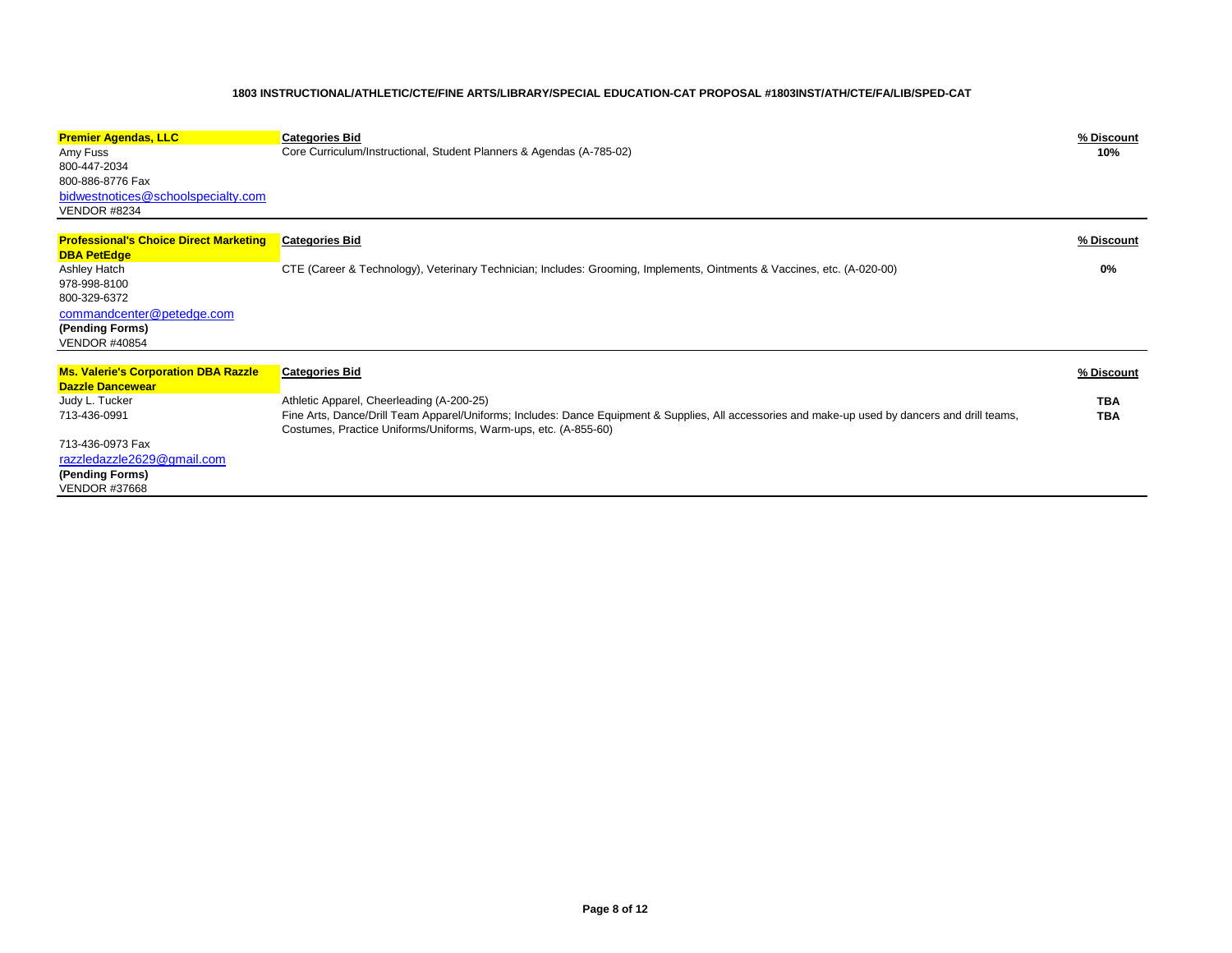| <b>School Specialty</b>            | <b>Categories Bid</b>                                                                                                                                                               | % Discount |
|------------------------------------|-------------------------------------------------------------------------------------------------------------------------------------------------------------------------------------|------------|
| Amy Fuss                           | Core Curriculum/Instructional, General Supplies; Includes: Any/all items not otherwise classified/specified (A-208-00)                                                              | 32%        |
| 800-554-7632                       | Core Curriculum/Instructional, Language Arts; Includes; Composition, Research, etc. (A-715-15)                                                                                      | 32%        |
| 800-675-1775                       | Core Curriculum/Instructional, Math/Math Manipulatives; Includes: Algebra, Calculus, Consumer Mathematics, Geometry, etc. (A-208-95)                                                | 32%        |
| bidwestnotices@schoolspecialty.com | Core Curriculum/Instructional, Physical Education Elementary/Secondary (A-805-62)                                                                                                   | 32%        |
| <b>VENDOR #17418</b>               | Core Curriculum/Instructional, Social Studies; Includes: Civics, Geography, History, Maps & Globes, World Cultures, etc. (A-208-82)                                                 | 32%        |
|                                    | Core Curriculum/Instructional, Student Planners & Agendas (A-785-02)                                                                                                                | 32%        |
|                                    | Athletic Equip. & Supplies, Athletic General Equipment & Supplies; Includes: Any/all items not otherwise classified/specified (A-805-00)                                            | 12%        |
|                                    | Athletic Equip. & Supplies, Baseball & Softball (A-805-24)                                                                                                                          | 12%        |
|                                    | Athletic Equip. & Supplies, Basketball (A-805-30)                                                                                                                                   | 12%        |
|                                    | Athletic Equip. & Supplies, Football (A-805-48)                                                                                                                                     | 12%        |
|                                    | Athletic Equip. & Supplies, Soccer (A-805-66)                                                                                                                                       | 12%        |
|                                    | Athletic Equip. & Supplies, Gymnastics (A-805-69)                                                                                                                                   | 12%        |
|                                    | Athletic Equip. & Supplies, Tennis (A-805-78)                                                                                                                                       | 12%        |
|                                    | Athletic Equip. & Supplies, Volleyball (A-805-90)                                                                                                                                   | 12%        |
|                                    | CTE (Career & Technology), Audio-Video Technology Supplies (A-880-95)                                                                                                               | 32%        |
|                                    | Fine Arts, Art, Elementary; Includes: Brushes, Chalks, Crayons, Equipment, Papers, Pens, Scissors, Tools, etc. (A-050-90)                                                           | 32%        |
|                                    | Fine Arts, Art, Secondary, Drawing & Painting; Includes: Brushes, Canvas, Chalks, Equipment, Paints, Palettes, Papers, Pens, Scissors, Tools, etc. (A-050-<br>40)                   | 32%        |
|                                    | Fine Arts, Art, Secondary, Sculpting; Includes: Ceramics, Ceramics Supplies, Clay, Carving Boards, Kiln Supplies, Kilns, Tools, Ceramics (A-050-80)                                 | 32%        |
|                                    | Fine Arts General Equipment & Supplies; Includes: Any/all items not otherwise classified/specified (A-050-00)                                                                       | 32%        |
|                                    | Library, Audio-Visual/Media (for use on computers, pre-recorded, instructional materials) (A-715-90)                                                                                | 32%        |
|                                    | Library, General Supplies; Includes: Bookends, Covers, Jackets, Stamps, Tapes, any/all items not otherwise classified/specified, etc.<br>$(A-525-80)$                               | 32%        |
|                                    | Special Education/Instructional, Multi-Subject Teaching Aids, General Equipment, Manipulatives & Supplies; Includes: Any/all items not otherwise<br>classified/specified (A-785-18) | 32%        |
| <b>Southwest Book Company</b>      | <b>Categories Bid</b>                                                                                                                                                               | % Discount |
| <b>Peter Randles</b>               | Core Curriculum/Instructional, ESL/Bilingual (A-208-42)                                                                                                                             | 10-30%     |
| 281-498-2603                       | Core Curriculum/Instructional, Foreign Languages (A-208-43)                                                                                                                         | 0%         |
| 281-498-7566 Fax                   | Core Curriculum/Instructional, General Supplies; Includes: Any/all items not otherwise classified/specified (A-208-00)                                                              | 10-30%     |
| prandles@southwestbooks.net        | Core Curriculum/Instructional, Language Arts; Includes; Composition, Research, etc. (A-715-15)                                                                                      | 10-30%     |
| <b>VENDOR #61515</b>               | Library, Standard Library Book Collections (A-715-10)                                                                                                                               | 30%        |
|                                    | Publishers Library Editions (A-715-10)                                                                                                                                              | $0 - 20%$  |
|                                    | Library, Paper Back Books (A-715-14)                                                                                                                                                | 30%        |
|                                    | Library, Reference Books (A-715-12)                                                                                                                                                 | 10-30%     |
|                                    |                                                                                                                                                                                     |            |
| <b>Sportdecals, Inc.</b>           | <b>Categories Bid</b>                                                                                                                                                               | % Discount |
| Lori Vetter                        | Athletic Apparel, Coaches Cloth, Hats/Pants/Polos/Shorts/Windsuits, etc. (A-200-13)                                                                                                 | 5%         |
| 800-435-6110                       | Athletic Apparel, Team Uniforms/All Sports, Jerseys/Hats/Pants/Polos/Windsuits, etc. (A-200-11)                                                                                     | 5%         |
| 800-557-3322                       | Athletic Apparel, Workout Cloth, Pants/Shorts/T-Shirts, etc. (A-200-10)                                                                                                             | 5%         |
| lvetter@sportdecals.com            | Athletic Equip. & Supplies, Athletic Decals/Awards, Medals/Motivational Materials/Plaques/Trophies, etc. (A-805-93)                                                                 | 5%         |

(Pending Forms)<br>VENDOR #36353

**(Pending Forms)** Athletic Equip. & Supplies, Athletic General Equipment & Supplies; Includes: Any/all items not otherwise classified/specified (A-805-00) **5%**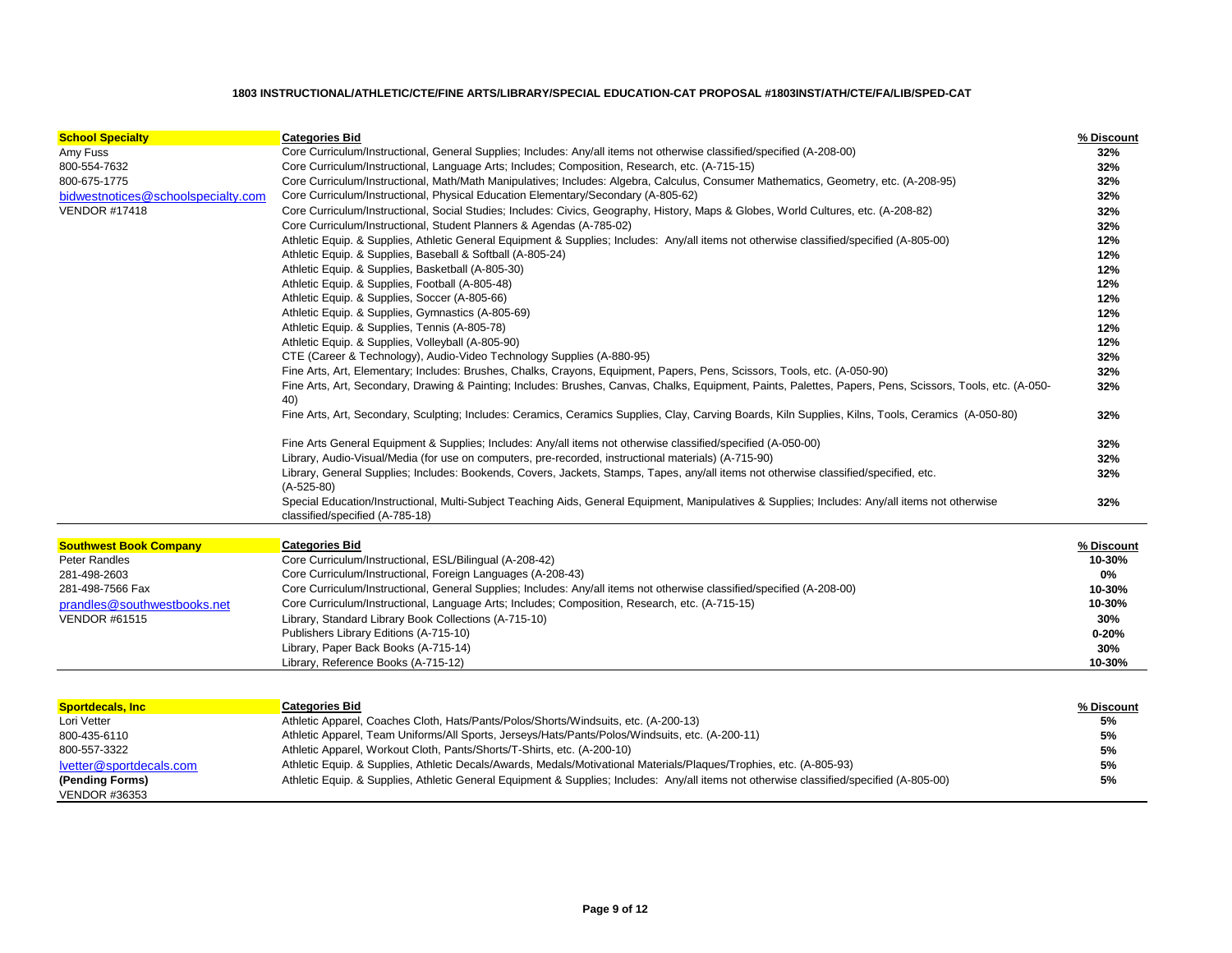| <b>TSC Group LLC ("The Shop Company")</b>                                 | <b>Categories Bid</b>                                                                                                                                                                                                                               | % Discount       |
|---------------------------------------------------------------------------|-----------------------------------------------------------------------------------------------------------------------------------------------------------------------------------------------------------------------------------------------------|------------------|
| Joel Weiss<br>732-719-5044<br>sales@theshopcompany.com<br>(Pending Forms) | Core Curriculum/Instructional, General Supplies; Includes: Any/all items not otherwise classified/specified (A-208-00)<br>CTE (Career & Technology), Fashion Design (A-590-00)                                                                      | 10%<br>10%       |
| <b>NEW IN EFINANCE</b>                                                    |                                                                                                                                                                                                                                                     |                  |
| <b>Texas Art Supply Company</b>                                           | <b>Categories Bid</b>                                                                                                                                                                                                                               | % Discount       |
| Jean Santore<br>713-526-5221 Ext 319                                      | Core Curriculum/Instructional, General Supplies; Includes: Any/all items not otherwise classified/specified (A-208-00)<br>Fine Arts, Art, Elementary; Includes: Brushes, Chalks, Crayons, Equipment, Papers, Pens, Scissors, Tools, etc. (A-050-90) | 10-20%<br>10-20% |
| 713-524-7474                                                              | Fine Arts, Art, Secondary, Drawing & Painting; Includes: Brushes, Canvas, Chalks, Equipment, Paints, Palettes, Papers, Pens, Scissors, Tools, etc. (A-050-<br>40)                                                                                   | 10-20%           |
| jsantore@texasart.com                                                     | Fine Arts, Art, Secondary, Sculpting; Includes: Ceramics, Ceramics Supplies, Clay, Carving Boards, Kiln Supplies, Kilns, Tools, Ceramics<br>$(A-050-80)$                                                                                            | 10-20%           |
| <b>VENDOR #5077</b>                                                       | Fine Arts General Equipment & Supplies; Includes: Any/all items not otherwise classified/specified (A-050-00)                                                                                                                                       | 10-20%           |
|                                                                           | Library, Standard Library Book Collections (A-715-10)                                                                                                                                                                                               | 10%              |
|                                                                           | Library, Periodical Subscriptions; Includes: Journals, Magazines, Newsletters, Newspapers, Publications, etc. (A-956-00)                                                                                                                            | 10%              |
|                                                                           | Library, Audio-Visual/Media (for use on computers, pre-recorded, instructional materials) (A-715-90)                                                                                                                                                | 10%              |
| <b>Textbook Warehouse</b>                                                 | <b>Categories Bid</b>                                                                                                                                                                                                                               | % Discount       |
| Gordon Unger                                                              | Library, Standard Library Book Collections (A-715-10)                                                                                                                                                                                               | 37%              |
| 800-796-9152                                                              | Library, Instructional Textbooks (A-715-00)                                                                                                                                                                                                         | 5%               |
| 800-796-9154 Fax                                                          | Publishers Library Editions (A-715-10)                                                                                                                                                                                                              | 10%              |
| info@tbwarehouse.com                                                      | Library, Pre-Bounds (A-715-13)                                                                                                                                                                                                                      | 37%              |
| <b>VENDOR #34474</b>                                                      | Library, Paper Back Books (A-715-14)                                                                                                                                                                                                                | 37%              |
|                                                                           | Library, Reference Books (A-715-12)                                                                                                                                                                                                                 | 37%              |
|                                                                           | Library, Recycled Publications/Used Textbooks (A-715-95)                                                                                                                                                                                            | 10%              |
|                                                                           | Library, Audio-Visual/Media (for use on computers, pre-recorded, instructional materials) (A-715-90)                                                                                                                                                | 10%              |
|                                                                           | Library, Binding Services (A-908-00)                                                                                                                                                                                                                | N/A              |
|                                                                           |                                                                                                                                                                                                                                                     |                  |
| <b>Texthelp Inc.</b>                                                      | <b>Categories Bid</b>                                                                                                                                                                                                                               | % Discount       |
| Jack Dolan<br>888-248-0652                                                | Special Education/Instructional, Assistive Technology; Includes: Special Education (CIS), Hardware, Peripherals, Software, etc. (A-204-00)                                                                                                          | 0%               |
| 866-248-0652 Fax                                                          |                                                                                                                                                                                                                                                     |                  |
| usinfo@texthelp.com                                                       |                                                                                                                                                                                                                                                     |                  |
| <b>VENDOR #34968</b>                                                      |                                                                                                                                                                                                                                                     |                  |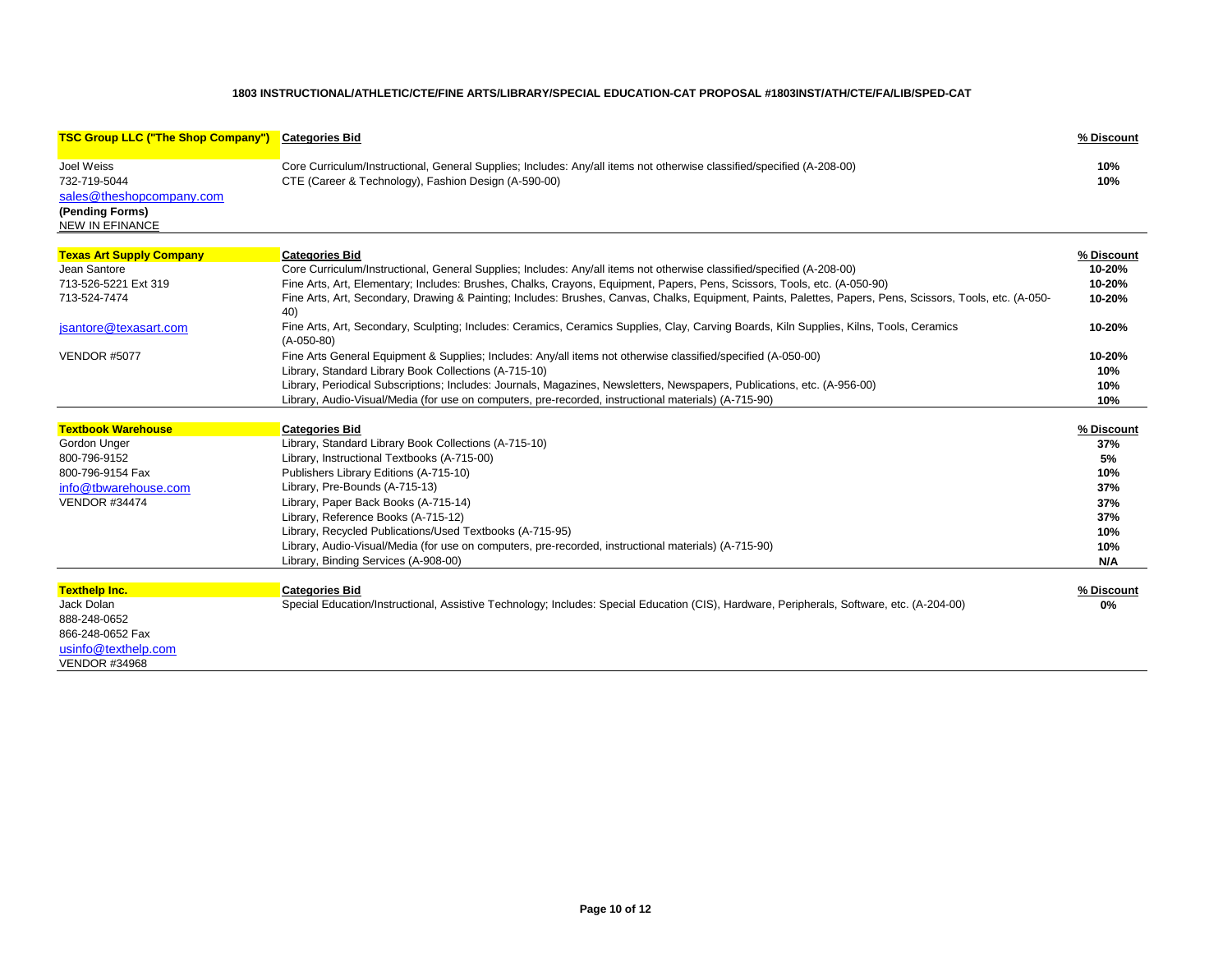| <b>The Prophet Corporation</b> | <b>Categories Bid</b>                                                                                                                    | % Discount |
|--------------------------------|------------------------------------------------------------------------------------------------------------------------------------------|------------|
| <b>Trent Spatenka</b>          | Core Curriculum/Instructional, General Supplies; Includes: Any/all items not otherwise classified/specified (A-208-00)                   | 10%        |
| 800-533-0446                   | Core Curriculum/Instructional, Physical Education Elementary/Secondary (A-805-62)                                                        | 10%        |
| 888-319-7452 Fax               | Athletic Equip. & Supplies, Athletic General Equipment & Supplies; Includes: Any/all items not otherwise classified/specified (A-805-00) | 10%        |
| bids@gophersport.com           | Athletic Equip. & Supplies, Athletic Trainer and Training (A-805-84)                                                                     | 10%        |
| (Pending Forms)                | Athletic Equip. & Supplies, Field & Track/Cross Country (A-805-81)                                                                       | 10%        |
| <b>VENDOR #31035</b>           | Athletic Equip. & Supplies, Fitness & Weight Training (A-805-94)                                                                         | 10%        |
|                                | Athletic Equip. & Supplies, Football (A-805-48)                                                                                          | 10%        |
|                                | Athletic Equip. & Supplies, Golf (A-805-54)                                                                                              | 10%        |
|                                | Athletic Equip. & Supplies, Gymnastics (A-805-69)                                                                                        | 10%        |
|                                | Athletic Equip. & Supplies, Soccer (A-805-66)                                                                                            | 10%        |
|                                | Athletic Equip. & Supplies, Swimming/Water Polo (A-805-75)                                                                               | 10%        |
|                                | Athletic Equip. & Supplies, Tennis (A-805-78)                                                                                            | 10%        |
|                                | Athletic Equip. & Supplies, Volleyball (A-805-90)                                                                                        | 10%        |
|                                | Athletic Equip. & Supplies, Baseball & Softball (A-805-24)                                                                               | 10%        |
|                                | Athletic Equip. & Supplies, Basketball (A-805-30)                                                                                        | 10%        |
|                                | Athletic Equip. & Supplies, Cheerleading (A-200-26)                                                                                      | 10%        |
|                                | Special Education/Instructional, Adapted P.E. and Physical Fitness (A-785-73)                                                            | 10%        |
| <b>The Soccer Corner</b>       | <b>Categories Bid</b>                                                                                                                    | % Discount |
| Mark Robinson                  | Athletic Apparel, Footwear (A-200-15)                                                                                                    | 20%        |
| 972-422-1006                   | Athletic Apparel, Team Uniforms/All Sports, Jerseys/Hats/Pants/Polos/Windsuits, etc. (A-200-11)                                          | 20%        |
| 972-422-0006                   | Athletic Equip. & Supplies, Athletic General Equipment & Supplies; Includes: Any/all items not otherwise classified/specified (A-805-00) | 20%        |
| mark@thesoccercorner.com       | Athletic Equip. & Supplies, Soccer (A-805-66)                                                                                            | 20%        |
| <b>NEW IN EFINANCE</b>         |                                                                                                                                          |            |
| <b>Total Seminars, LLC</b>     | <b>Categories Bid</b>                                                                                                                    | % Discount |
| Kathy Yale                     | CTE Equipment Maintenance & Repair (A-936-22)                                                                                            | 0%         |
|                                | CTE (Career & Technology), Vocational/Technical General Equipment & Supplies; Includes: Any/all items not otherwise classified/specified | 0%         |
| 281-922-4166                   | $(A-785-93)$                                                                                                                             |            |
| 281-922-4778 Fax               |                                                                                                                                          |            |
| kathyy@totalsem.com            |                                                                                                                                          |            |
| <b>VENDOR #20687</b>           |                                                                                                                                          |            |
|                                |                                                                                                                                          |            |
| <b>Walters' Swim Supply</b>    | <b>Categories Bid</b>                                                                                                                    | % Discount |
| Joe B. Scyweitz                | Core Curriculum/Instructional, Physical Education Elementary/Secondary (A-805-62)                                                        | 10%        |
| 800-558-0428                   | Athletic Equip. & Supplies, Swimming/Water Polo (A-805-75)                                                                               | 10%        |
| 262-790-9043 Fax               |                                                                                                                                          |            |
| joe@walterswim.com             |                                                                                                                                          |            |
| <b>VENDOR #69963</b>           |                                                                                                                                          |            |